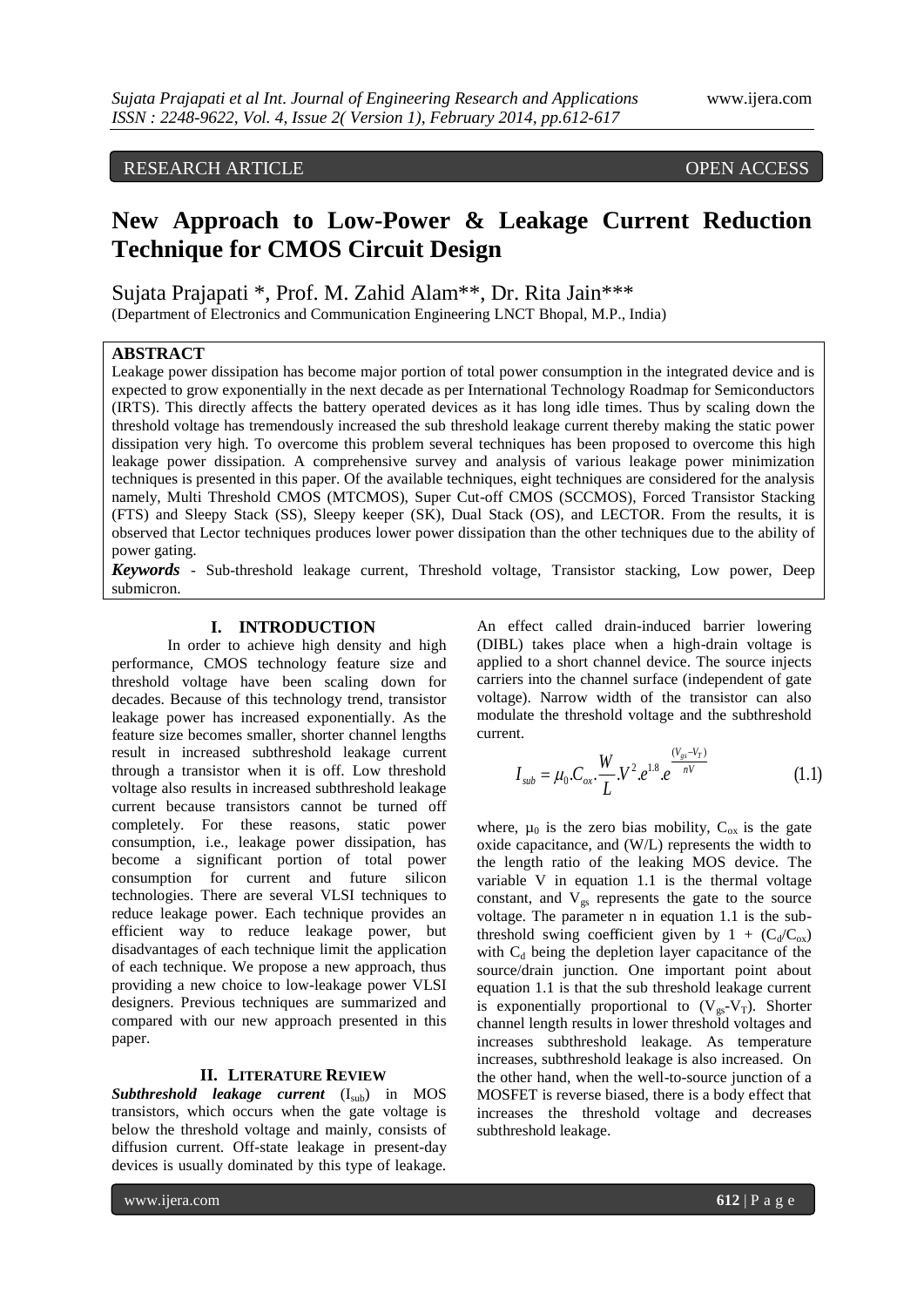*Gate oxide tunneling current* (I<sub>gate</sub>) in which tunneling of electrons that can result in leakage when there is a high electric field across a thin gate oxide layer. Electrons may tunnel into the conduction band of the oxide layer; this is called Fowler-Nordheim tunneling. In oxide layers less than 3-4 nm thick, there can also be direct tunneling through the silicon oxide layer. Mechanisms for direct tunneling include electron tunneling in the conduction band, electron tunneling in the valence band, and hole tunneling in the valence band.

#### **A. SLEEP MODE APPROACH**

We here review previously proposed circuit level approaches for subthreshold leakage power reduction. The most well-known traditional approach is the sleep approach [2][3]. In the sleep approach, both (i) an additional "sleep" PMOS transistor is placed between VDD and the pull-up network of a circuit and (ii) an additional "sleep" NMOS transistor is placed between the pull-down network and GND. These sleep transistors turn off the circuit by cutting off the power rails. Figure 1 shows its structure. The sleep transistors are turned on when the circuit is active and turned off when the circuit is idle. By cutting off the power source, this technique can reduce leakage power effectively. However, output will be floating after sleep mode, so the technique results in destruction of state plus a floating output voltage.



Fig.1. Sleep Approach NAND gate

#### **B. STACK APPROACH**

Another leakage power reduction technique is the stack approach, which forces a stack affect by breaking down an existing transistor into two half size transistors. Subthreshold leakage is exponentially related to the threshold voltage of the device, and the threshold voltage changes due to body effect [4]. From these two facts, one can reduce the subthreshold leakage in the device by stacking two or more transistors serially [5]. The transistors above the lowest transistor will experience a higher threshold voltage due to the difference in the voltage between the source and body as shown in Figure 2. Also, the  $V_{ds}$  of the higher transistor is decreased,

since the intermediate node has a voltage above the ground. These results in reduction of DIBL effect hence better leakage savings. However, forced stack devices have a strong performance degradation that must be taken into account when applying the technique [3-5].



Fig. 2. Stack Approach based 2 input NAND gate

#### **C. LEAKAGE FEEDBACK APPROACH**:

The leakage feedback approach is based on the sleep approach. However, the leakage feedback approach uses two additional transistors to maintain logic state during sleep mode, and the two transistors are driven by the output of an inverter which is driven by output of the circuit implemented utilizing leakage feedback [34].



Fig.3. Leakage Feedback Approach

As shown in Figure 3, a PMOS transistor is placed in parallel to the sleep transistor (S) and a NMOS transistor is placed in parallel to the sleep transistor (S'). The two transistors are driven by the output of the inverter which is driven by the output of the circuit. During sleep mode, sleep transistors are turned off and one of the transistors in parallel to the sleep transistors keep the connection with the appropriate power rail.

#### **D. SLEEPY STACK APPROACH**

The main idea behind the sleepy stack technique is to combine the sleep transistor approach during active mode with the stack approach during sleep mode. The structure of the sleepy stack approach is shown in Fig. 4. The sleepy stack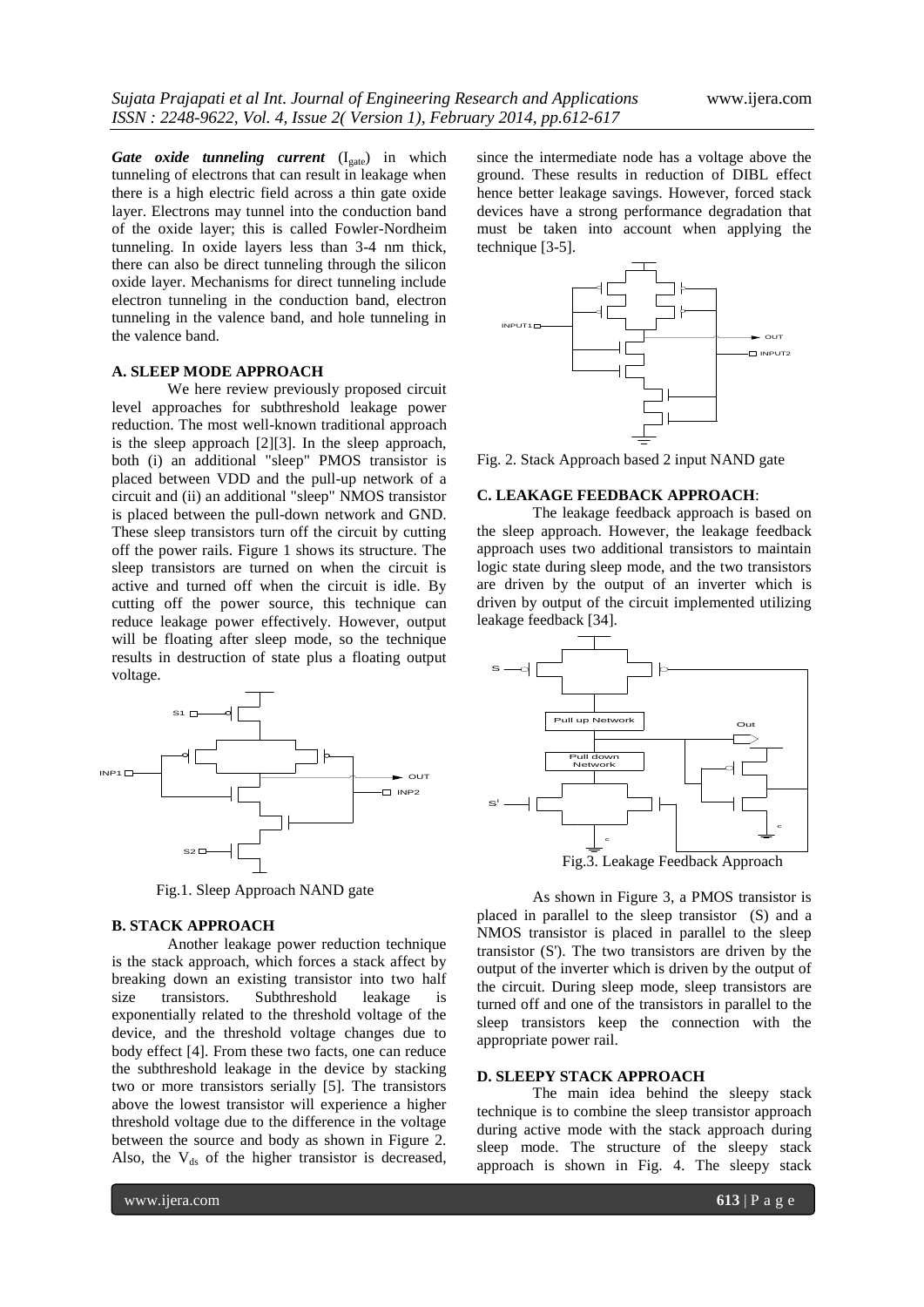technique divides existing transistors into two transistors each typically with the same width half the size of the original single transistor $\square$  s width. Then sleep transistors are added in parallel to one of the transistors in each set of two stacked transistors; the divided transistors reduce leakage power using the stack effect while retaining state [5]. The sleepy stack technique divides existing transistors into two transistors each typically with the same width W1 half the size of the original single transistor $\Box$  s width  $(i.e.W1 = W0/2)$ , thus, maintaining equivalent input capacitance. The added sleep transistors operate similar to the sleep transistors used in the sleep technique in which sleep transistors are turned on during active mode and turned off during sleep mode [6]. During active mode, *S*=0 and *S'*=1 are asserted, and thus all sleep transistors are turned on. Due to the added sleep transistor, the resistance through the activated (i.e., "on") path decreases, and the propagation delay decreases (compared to not adding sleep transistors while leaving the rest of the circuitry the same, i.e., with stacked transistors). During the sleep mode, *S*=1 and *S'*=0 are asserted, and so both of the sleep transistors are turned off. The stacked transistors in the sleepy stack approach suppress leakage current. Although the sleep transistors are turned off, the sleepy stack structure maintains exact logic state. The leakage reduction of the sleepy stack structure occurs in two ways. First, leakage power is suppressed by high- transistors, which are applied to the sleep transistors and the transistors parallel to the sleep transistors. Second, stacked and turned off transistors induce the stack effect which also suppresses leakage power consumption. By combining these two effects, the sleepy stack structure achieves ultra-low leakage power consumption during sleep mode while retaining exact logic state. The price for this, however, is increased area [4].



An additional single NMOS transistor placed in parallel to the pull-up sleep transistor connects VDD to the pull-up network. When in sleep mode, this NMOS transistor is the only source of VDD to the pull-up network since the sleep transistor is off. Similarly, to maintain a value of  $\Box$  in sleep mode, given that the  $, 0$  value has already been calculated, the sleepy keeper approach uses this output value of  $\Omega$  and a PMOS transistor connected to GND to maintain output value equal to  $,0$  when in sleep mode. As shown in Figure 5, an additional single PMOS transistor placed in parallel to the pull-down sleep transistor is the only source of GND to the case pull-down network which is the dual case of the output  $\Box$  1. Explained above [3]. For this approach to work, all that is needed is for the NMOS connected to VDD and the PMOS connected to GND to be able to maintain proper logic state[11]. This seems likely to be possible as other researchers have described ways to use far lower VDD values to maintain logic state.

# **III. PROPOSED TECHNIQUE - MODIFIED LECTOR TECHNIQUE**

In LECTOR technique two leakage control transistors (one p-type and one n-type) are introduced between pull-up and pull-down circuit within the logic gate for which the gate terminal of each leakage control transistor (LCT) is controlled by the source of the other. This arrangement ensures that one of the LCTs always operates in its near cutoff region. The basic idea behind LECTOR approach is that "a state with more than one transistor OFF in a path from supply voltage to ground is far less leaky than a state with only one transistor OFF in any supply to ground path.

When deep submicron transistor is operating in subthreshold region, the standby current varies exponentially with gate to source voltage. Most of the CMOS logic circuits are composed of series and parallel combination of MOS transistors. For parallel connected MOS transistors the DC current is calculated as the sum of the currents of each parallel connected transistor. In case of series connected transistors leakage current calculation is typical due to its nonlinear characteristics. In case of near cut off operation of transistors the resistance of transistor is as high as an OFF transistor's resistance but the available resistance is sufficient to increase the supply voltage to ground path resistance and so to reduce the leakage power dissipation.

Fig. 4. Sleepy Stack Approach based 2 input NAND gate

www.ijera.com **614** | P a g e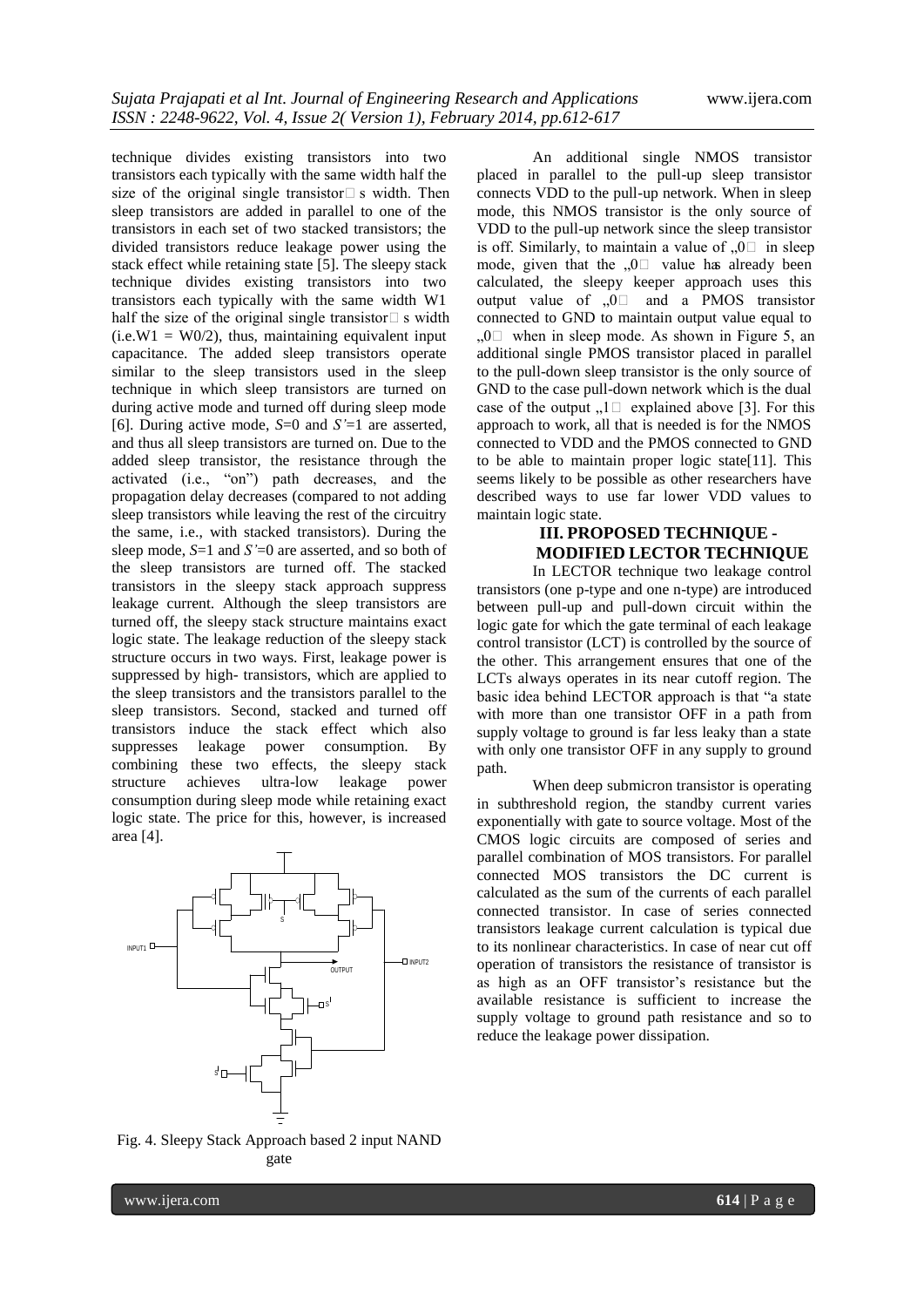

Fig. 6. Proposed technique Sleepy Lector with high Vth transistors



Fig.7. Output waveform of Lector with sleep

| Table: 1.Truth table of 4*1 MUX |  |  |
|---------------------------------|--|--|
|                                 |  |  |

| $\mathbf A$ | $\bf{B}$     | Y              |                  |          |           |
|-------------|--------------|----------------|------------------|----------|-----------|
| 0           | $\bf{0}$     | I <sub>0</sub> | 0                | 0        | 0         |
| $\bf{0}$    | 1            | $\bf{0}$       | $\mathbf{I}$     | $\bf{0}$ | $\bf{0}$  |
| 1           | $\mathbf{0}$ | $\bf{0}$       | $\boldsymbol{0}$ | I2       | $\bf{0}$  |
| 1           | 1            | 0              | $\boldsymbol{0}$ | $\bf{0}$ | <b>I3</b> |



Proposed Lector With Multiplexer

### **IV. SIMULATION RESULTS**

A 2 input NAND gate is simulated with leakage power reduction techniques sleep, forced stack, sleepy keeper and sleepy stack with DTCMOS. After analyzing the results in terms of average power consumption, dynamic power consumption, static power consumption, delay and PDP we conclude that sleepy stack with DTCMOS is producing comparatively better results. All schematics are designed on Cadence virtuoso schematic editor and simulations are done on Micro wind & Cadence spectre simulator on 65nm technology and supply voltage of 1V. The circuits are simulated with high threshold and low threshold NMOS and PMOS transistors.

**Average Power, delay & PDP Calculation of different Technique**

| <b>Technique</b>                                | Average<br>Power(uW) | Delay(pS) | Power Delay<br>Product(PDP) |
|-------------------------------------------------|----------------------|-----------|-----------------------------|
| <b>Base case</b><br><b>NAND</b><br>Gate         | 1.532                | 3.70      | 5.66                        |
| Forced<br>stacking                              | 2.49                 | 9.74      | 24.30                       |
| Sleep<br><b>Transistor</b><br>with Low<br>Vth   | 1.25                 | 6.91      | 8.68                        |
| <b>NAND</b><br>Gate with<br>Lector              | .749                 | .359      | .2688                       |
| <b>Proposed</b><br><b>MUX</b><br>with<br>Lector | 5.68                 | 14.78     | 83.950                      |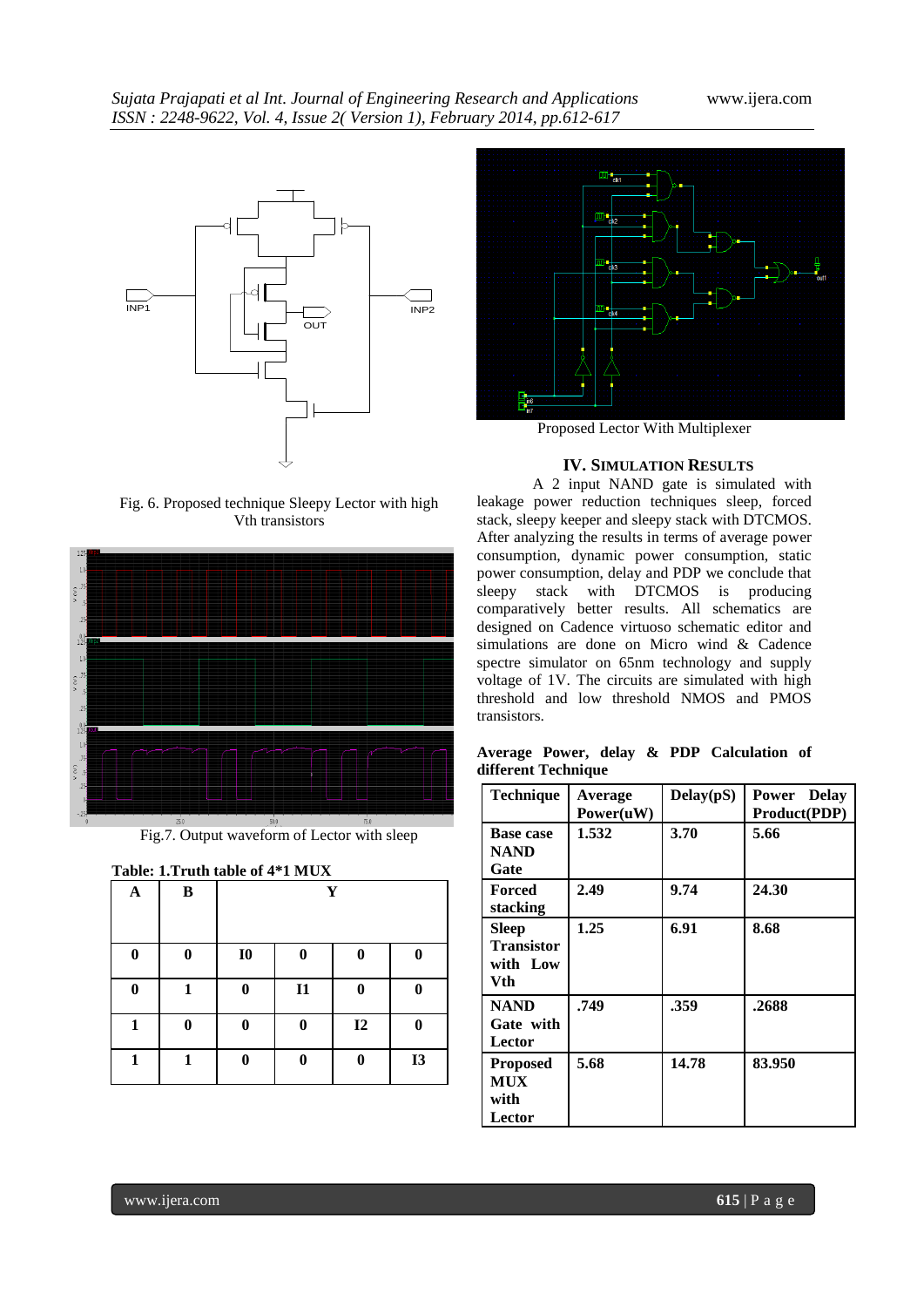#### **V. CONCLUSION**

Leakage reduction technique plays a key role in VLSI circuit design. Scaling down the appropriate parameter can reduce the leakage power. [t can be concluded that there is a strong correlation between three performance parameters: leakage power, delay, power delay product. There can be compromise in the performance metrics by reducing the other metric parameter. It can be concluded that SCCMOS provides efficient leakage power savings in standby and forced stacking modes. LECTOR method found more effective in both standby and active mode of operation. If propagation delay is taken as the performance metrics, then sleep transistor method is proved effective method in the standby mode. In active mode, sleepy stack based approach is suitable for faster circuit operation. All the above methods are suitable for circuit level of abstraction.

#### **REFERANCES**

- [1] J.C. Park and V. J. Mooney III, "Sleepy stack leakage reduction," IEEETrans*. VLSI Systems*, vol. 14, no. 11, pp. 1250-1263, Nov. 2006
- [2] S. Mutoh, T. Douseki, Y. Matsuya, T. Aoki, S. Shigemitsu, and J. Yamada,\1-V Power Supply High-Speed Digital Circuit Technology with Multi-Threshold Voltage CMOS," IEEE Journal of Solid-State Circuits, vol. 30, No. 8, pp. 847{854, 1995}.
- [3] S. Mutoh, S. Shigematsu, Y. Matsuya, H. Fukuda, T. Kaneko, and J. Yamada, \A 1-V multi-threshold-voltage CMOS digital signal processor for mobile phone applications," IEEE Journal of Solid-State Circuits, pp. 1795{1802, 1996.}
- [4] A. Chandrakasan, I. Yang, C. Vieri, and D. Antoniadis, \Design Considerations and Tools for Low-Voltage Digital System Design," In Proceedings of the 33rd Design Automation Conference, pp. 113{118, 1996}.
- [5] J. Kao, A. Chandrakasan, and D. Antoniadis, \Transistor Sizing Issues and Tools for Multi-threshold CMOS Technology," In Proceedings of the 34th Design Automation Conference, pp. 409{414, Las Vegas, Nevada, 1997}.
- [6] J. M. Rabaey, Digital Integrated Circuits, Prentice Hall, NJ, 1996.
- [7] J. Kao, S. Narendra, and A. Chandrakasan, \Sub-threshold Leakage Modeling and Reduction Techniques," In Proceedings of the International Conference on Computer Aided Design, pp. 141{148, 2002}.
- [8] J. Kao, S. Narendra, and A. Chandrakasan, \MTCMOS Hierarchical Sizing Based on Mutual Exclusive Discharge Patterns," In Proceedings of the 35th Design Automation Conference, pp. 495{500, Las Vegas, Nevada, 1998}.
- [9] M. Anis, S. Areibi, and M. Elmasry, \Design and Optimization of Multithreshold CMOS (MTCMOS) Circuits," IEEE Transactions on Computer-Aided Design of Integrated Circuits and Systems, vol. 22, No.10, pp. 1324{1342, 2003}.
- [10] M. Anis, M. Mahmoud, and M. Elmasry, \E\_cient Gate Clustering for MTCMOS Circuits," In Proceedings of the 14th Annual International ASIC/SOC Conference, pp. 34{38, Washington, DC, 2001}.
- [11] M. Anis, S. Areibi, M. Mahmoud, and M. Elmasry, Dynamic and Leakage Power Reduction in MTCMOS Circuits Using an Automated Efficient Gate Clustering," In Proceedings of the 39th Design Automation Conference, pp. 480{485, New Orleans, 2002.}
- [12] Anup jalan and mamta khosla "analysisof leakage power reduction techniques in digital circuits". [India Conference](http://ieeexplore.ieee.org/xpl/mostRecentIssue.jsp?punumber=6132476)  [\(INDICON\), 2011AnnualIEEE,](http://ieeexplore.ieee.org/xpl/mostRecentIssue.jsp?punumber=6132476) Dec. 2011
- [13] Uming Ko, Poras T. Balsara, andWai Lee, "Low-power design techniques for highperformance CMOS adders," IEEE Trans. VLSI Syst., vol. 3, no. 2, June 1995 pp. 327–333
- [14] Y. F.Tsai, D. Duarte, N. Vijaykrishnan, and M. J. Irwin, "Implications of Technology Scaling on Leakage Reduction Techniques," In Proceedings of the 40th Design Automation Conference, pp. 187–190, Anaheim, 2003.
- [15] T. Karnik, S. Borkar, and V. De, "Sub-90nm Technologies – Challenges and Opportunities for CAD," In Proceedings of the International Conference on Computer Aided Design, pp. 203–206, 2002.
- [16] S. Mutoh, T. Douseki, Y. Matsuya, T. Aoki, S. Shigematsu, and J. Yamada, "1-V Power Supply High-Speed Digital Circuit Technology with Multi-Threshold Voltage CMOS," IEEE Journal of Solid-State Circuits, vol. 30, No. 8, pp. 847–854, 1995.
- [17] C. Long and L. He, "Distributed Sleep Transistor Network for Power Reduction," In Proceedings of the 40th Design Automation Conference, pp. 181–186, Anaheim, 2003.
- [18] Z. Chen, M. Johnson, L. Wei and K. Roy, "Estimation of Standby Leakage Power in